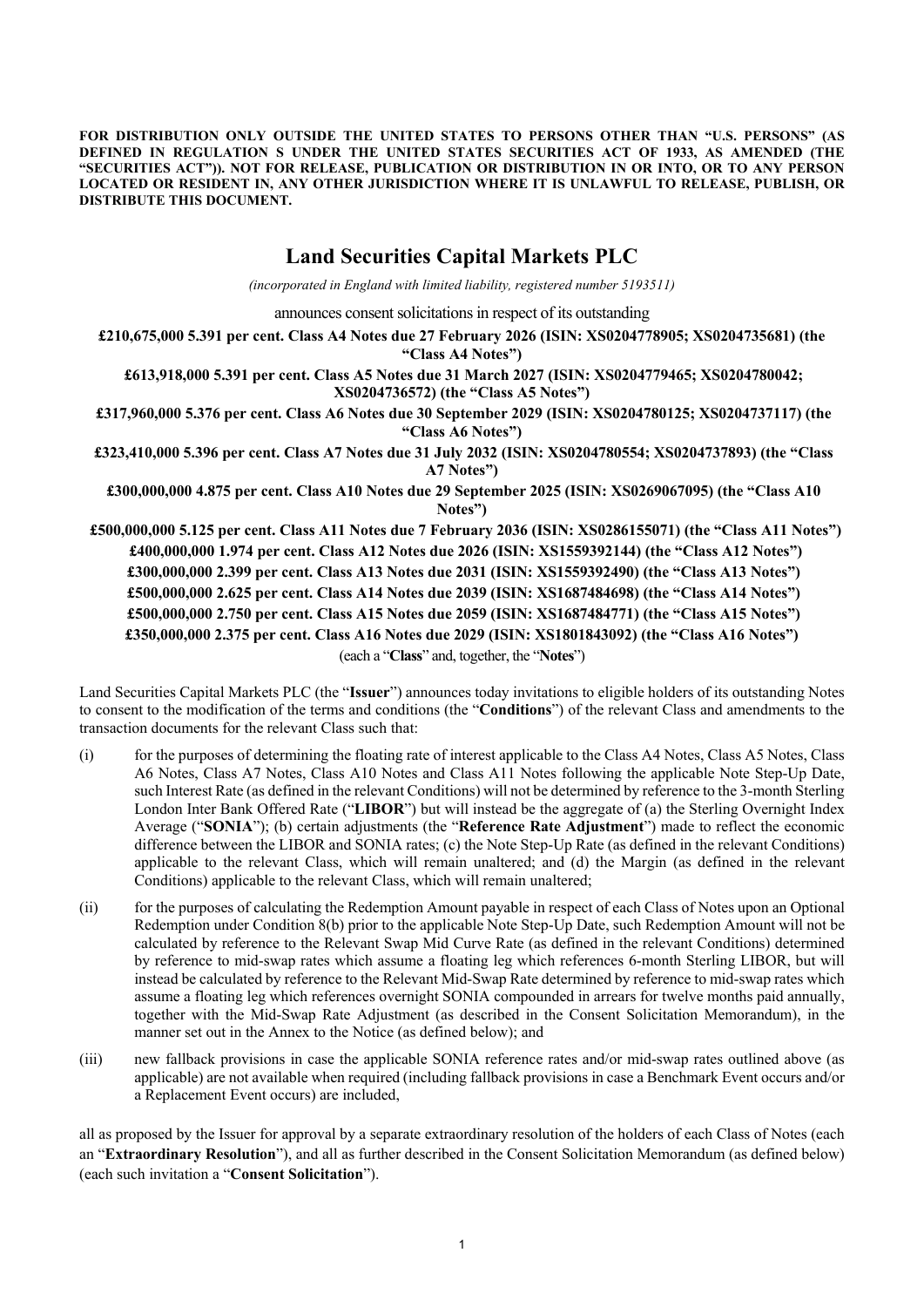This announcement does not contain the full terms and conditions of the Consent Solicitations, which are contained in the Consent Solicitation Memorandum dated 20 October 2021 (the "**Consent Solicitation Memorandum**") prepared by the Issuer, which is available to Eligible Holders (as defined below) from the Tabulation Agent (including on its website via the link https://deals.lucid-is.com/landsecurities) and from BondCap (by email request to land-sec@bondcap.co.uk).

Unless otherwise indicated, capitalised terms used but not otherwise defined in this announcement have the meanings given in the Consent Solicitation Memorandum.

### **Details of the Notes**

| <b>Notes</b>              | ISIN/<br><b>Common Code</b> | <b>Current interest</b><br>rate<br>(per annum) | <b>Note Step-Up Date Maturity Date*</b> |                      | Outstanding<br>principal<br>amount eligible<br>to vote <sup>+</sup> | <b>Form of Notes</b>                            |
|---------------------------|-----------------------------|------------------------------------------------|-----------------------------------------|----------------------|---------------------------------------------------------------------|-------------------------------------------------|
| Class A4<br><b>Notes</b>  | XS0204778905<br>/ 020477890 | 5.391 per cent.                                | 27 February 2024                        | 27 February<br>2026  | £16,875,000                                                         | <b>Bearer</b>                                   |
|                           | XS0204735681<br>/ 020473568 |                                                |                                         |                      | £171,000                                                            | Registered                                      |
|                           | XS0204779465<br>/ 020477946 |                                                |                                         |                      | £85,131,000                                                         | Bearer                                          |
| Class A5<br><b>Notes</b>  | XS0204780042<br>/ 020478004 | 5.391 per cent.                                | 31 March 2025                           | 31 March 2027        | £1,437,000                                                          | Registered<br>(Individual Note<br>Certificates) |
|                           | XS0204736572<br>/ 020473657 |                                                |                                         |                      | £4,000                                                              | Registered                                      |
|                           | XS0204780125<br>/ 020478012 |                                                |                                         |                      | £64,850,000                                                         | Bearer                                          |
| Class A6<br><b>Notes</b>  | XS0204737117<br>/ 020473711 | 5.376 per cent.                                | 30 September 2027                       | 30 September<br>2029 | £312,000                                                            | Registered<br>(Individual Note<br>Certificates) |
|                           | XS0204780554<br>/ 020478055 |                                                |                                         |                      | £76,643,000                                                         | Bearer                                          |
| Class A7<br>Notes         | XS0204737893<br>/ 020473789 | 5.396 per cent.                                | 31 July 2030                            | 31 July 2032         | £745,500                                                            | Registered<br>(Individual Note<br>Certificates) |
| Class A10<br>Notes        | XS0269067095<br>/ 026906709 | $4.875$ per cent.                              | 29 September 2023                       | 29 September<br>2025 | £9,862,000                                                          | <b>Bearer</b>                                   |
| Class A11<br><b>Notes</b> | XS0286155071<br>/ 028615507 | 5.125 per cent.                                | 7 February 2034                         | 7 February 2036      | £50,014,000                                                         | Bearer                                          |
| Class A12<br>Notes        | XS1559392144<br>/155939214  | 1.974 per cent.                                | 8 February 2024                         | 8 February 2026      | £400,000,000                                                        | <b>Bearer</b>                                   |
| Class A13<br>Notes        | XS1559392490<br>/155939249  | 2.399 per cent.                                | 8 February 2029                         | 8 February 2031      | £300,000,000                                                        | Bearer                                          |
| Class A14<br><b>Notes</b> | XS1687484698<br>/ 168748469 | $2.625$ per cent.                              | 22 September 2037                       | 22 September<br>2039 | £500,000,000                                                        | Bearer                                          |
| Class A15<br><b>Notes</b> | XS1687484771<br>/ 168748477 | 2.750 per cent.                                | 22 September 2057                       | 22 September<br>2059 | £500,000,000                                                        | Bearer                                          |
| Class A16<br><b>Notes</b> | XS1801843092<br>/180184309  | 2.375 per cent.                                | 29 March 2027                           | 29 March 2029        | £350,000,000                                                        | <b>Bearer</b>                                   |

\* In respect of the Class A4 Notes, Class A5 Notes, Class A6 Notes, Class A7 Notes, Class A10 Notes and Class A11 Notes, the Maturity Date for the relevant Class of Notes is the Note Payment Date falling in the specified month.

The outstanding principal amount eligible to vote excludes, among certain other holdings, outstanding Notes of the relevant Class held by or on behalf of the Issuer, which are deemed not to remain outstanding for the purposes of attending and voting at any meeting of Noteholders as set out in the relevant Trust Deed.

### **Notice of Meetings in respect of the Notes**

A notice (the "**Notice**") convening separate meetings (the "**Meetings**") of the holders of each Class of Notes, each to be held via teleconference on 24 November 2021, has been released through the regulatory news service of the Irish Stock Exchange plc trading as Euronext Dublin and delivered to the Clearing Systems on the date of this announcement, and shall be sent to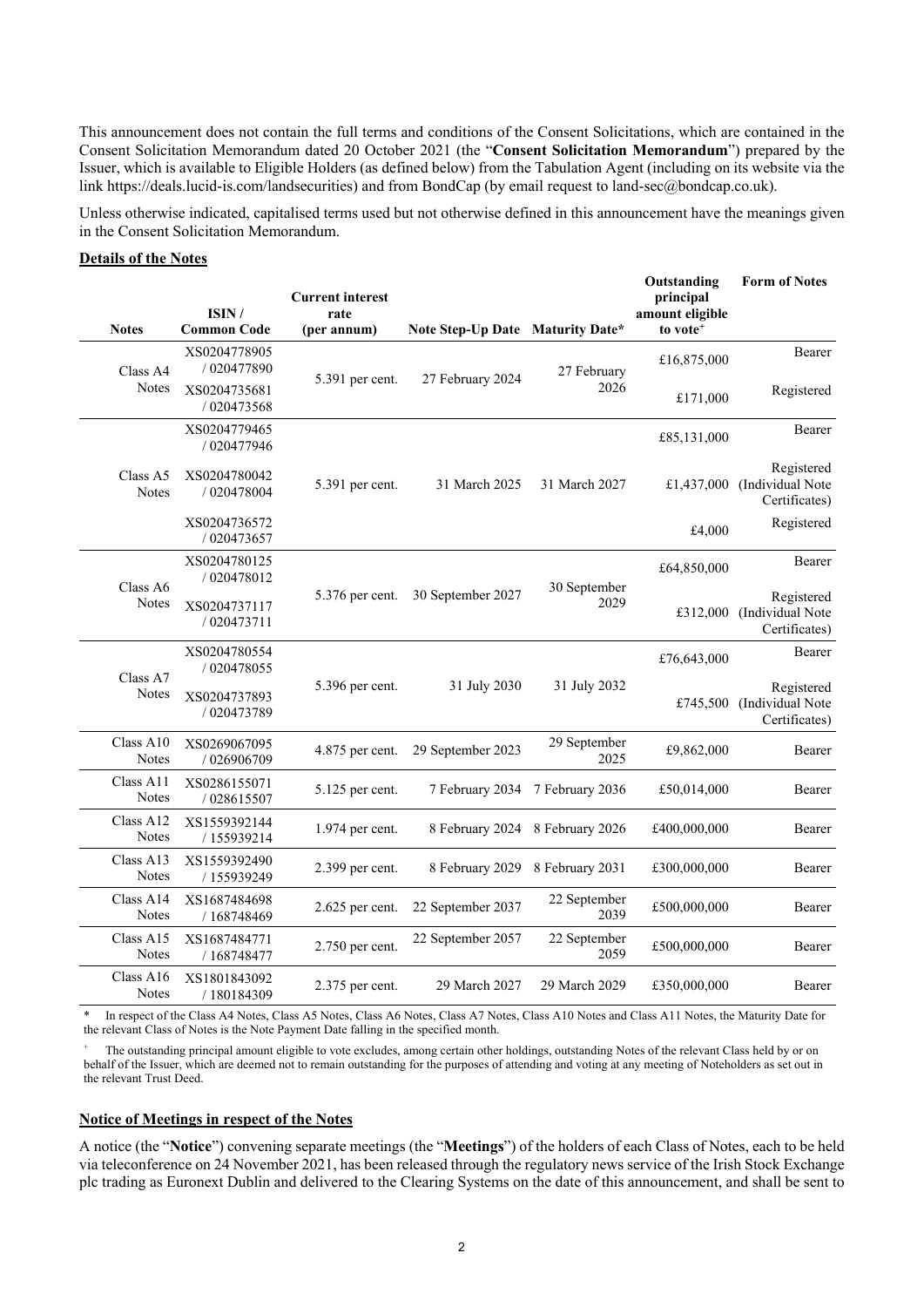Registered Holders of Class A5 Notes, Class A6 Notes and/or Class A7 Notes as soon as possible after the date of this announcement, in each case in accordance with the relevant Conditions.

In light of the ongoing developments in relation to coronavirus (COVID-19), current guidance issued by the UK government and the possibility of further changes to such guidance, it may be impossible or inadvisable to hold the Meetings at a physical location. Therefore, it has been agreed that further regulations regarding the holding of the relevant Meetings will be prescribed, providing that the Meetings will be held electronically via teleconference rather than physically in person. Any Noteholders who indicate to the Tabulation Agent (in the case of Notes held through the Clearing Systems) or Equiniti (in the case of Notes held in certificated form outside of the Clearing Systems), as applicable, that they wish to participate in person in, or otherwise be represented on, the teleconference for the relevant Meeting (rather than being represented by the Tabulation Agent) will be provided with further details about attending the relevant Meeting.

## **Eligible Holders**

The Consent Solicitation Memorandum and any other documents or materials relating to the Consent Solicitations are only for distribution or to be made available to persons who are (i) located and resident outside the United States and not U.S. persons or acting for the account or benefit of a U.S. person (in each case, as defined in Regulation S under the U.S. Securities Act of 1933, as amended (the "**Securities Act**")), and (ii) otherwise persons to whom the relevant Consent Solicitation can be lawfully made and that may lawfully participate in the relevant Consent Solicitation (all such persons "**Eligible Holders**").

### **Recommendation of the Proposed Amendments by Special Committee convened by the Investment Association**

The Proposed Amendments (as defined in the Consent Solicitation Memorandum) have been considered by a special committee (the "**Special Committee**") consisting of some of the holders of the Classes of Notes and convened by the Investment Association at the request of the Issuer. The members of the Special Committee, who hold in aggregate approximately:

- (a) 72.14 per cent. of the principal amount of the Class A4 Notes in bearer form outstanding for the purposes of attending and voting at the relevant Meeting;
- (b) 38.48 per cent. of the principal amount of the Class A5 Notes in individually certificated form outstanding for the purposes of attending and voting at the relevant Meeting;
- (c) 82.73 per cent. of the principal amount of the Class A5 Notes in bearer form outstanding for the purposes of attending and voting at the relevant Meeting;
- (d) 66.29 per cent. of the principal amount of the Class A6 Notes in bearer form outstanding for the purposes of attending and voting at the relevant Meeting;
- (e) 44.18 per cent. of the principal amount of the Class A7 Notes in bearer form outstanding for the purposes of attending and voting at the relevant Meeting;
- (f) 34.48 per cent. of the principal amount of the Class A10 Notes outstanding for the purposes of attending and voting at the relevant Meeting;
- $(g)$  89.37 per cent. of the principal amount of the Class A11 Notes outstanding for the purposes of attending and voting at the relevant Meeting;
- (h) 39.55 per cent. of the principal amount of the Class A12 Notes outstanding for the purposes of attending and voting at the relevant Meeting;
- (i) 44.08 per cent. of the principal amount of the Class A13 Notes outstanding for the purposes of attending and voting at the relevant Meeting;
- (j) 41.94 per cent. of the principal amount of the Class A14 Notes outstanding for the purposes of attending and voting at the relevant Meeting;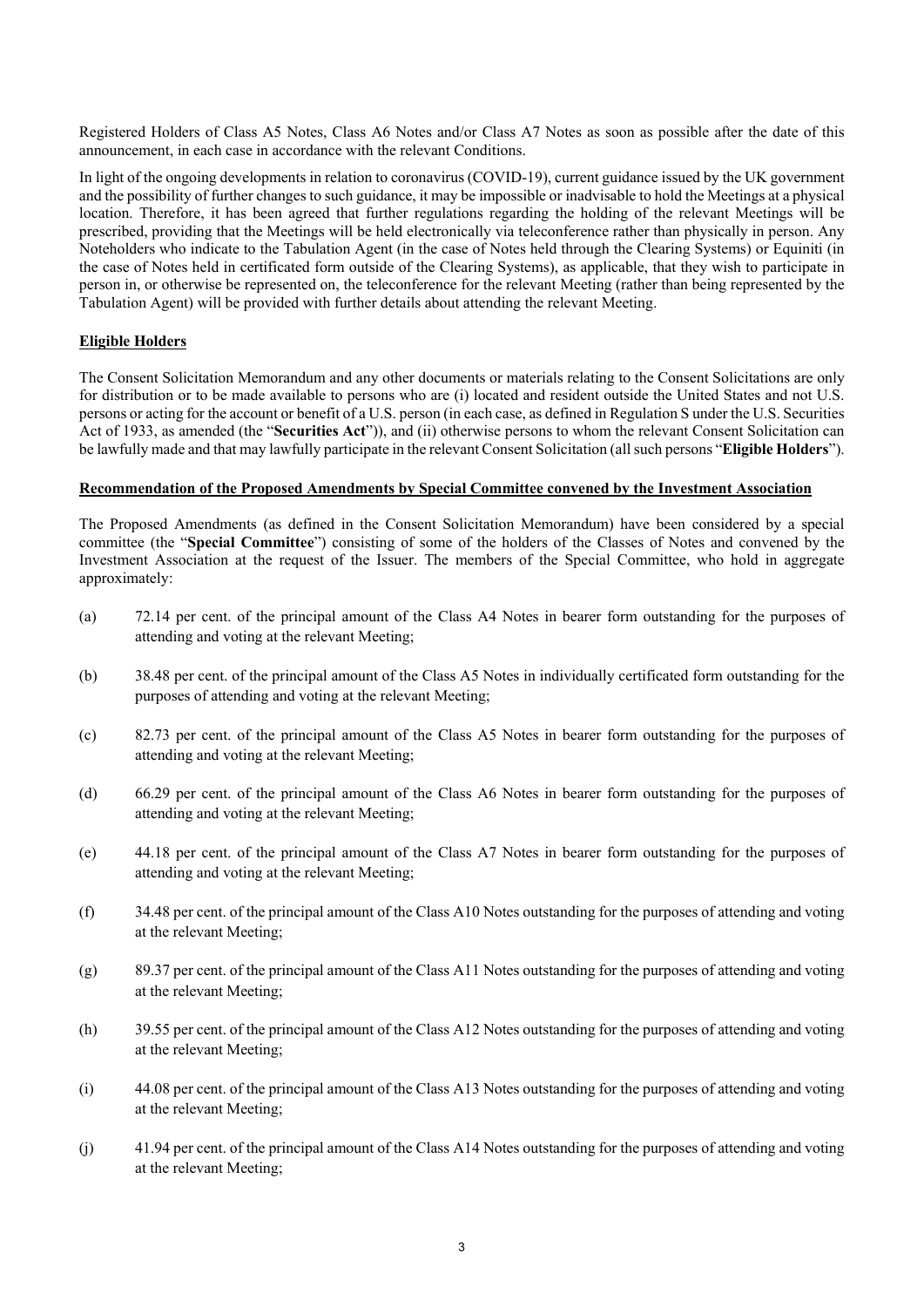- (k) 21.64 per cent. of the principal amount of the Class A15 Notes outstanding for the purposes of attending and voting at the relevant Meeting; and
- (l) 55.86 per cent. of the principal amount of the Class A16 Notes outstanding for the purposes of attending and voting at the relevant Meeting,

have examined the Proposed Amendments. They have informed the Issuer that they find the Proposed Amendments acceptable and that, subject to internal and other approvals (including those of the Noteholder's underlying investors) and the Noteholder exercising their voting rights in the best interests of their underlying investors at the point of voting, they intend to vote in favour of the relevant Extraordinary Resolution in respect of their holdings of the relevant Class of Notes.

As such, please do bear in mind that while Noteholders forming part of the Special Committee are asked to confirm, after due enquiry, the amount of their holdings they are able to commit to vote in favour of the Extraordinary Resolutions, any indication given by a Noteholder of its intention to vote is not binding on such Noteholder.

The Special Committee has advised the Issuer that this recommendation relates only to the Proposed Amendments set out in the Consent Solicitation Memorandum with respect to the Notes and not to any future proposed amendments which the Issuer may make.

Noteholders should however make their own detailed assessment of the Consent Solicitations and the Proposed Amendments.

## **Timetable**

Set out below is an indicative timetable showing one possible outcome for the timing of the Consent Solicitations:

| Date/Time                    |    | <b>Action</b>                                                                                                                                                                                                                                                                                                                                                                                                                                                                                            |
|------------------------------|----|----------------------------------------------------------------------------------------------------------------------------------------------------------------------------------------------------------------------------------------------------------------------------------------------------------------------------------------------------------------------------------------------------------------------------------------------------------------------------------------------------------|
| <b>20 October 2021</b>       | 1. | Notice of the Meetings to be delivered to the Clearing Systems.                                                                                                                                                                                                                                                                                                                                                                                                                                          |
|                              |    | Release of Notice (as defined below) through the regulatory news service of the Irish Stock<br>Exchange plc trading as Euronext Dublin.                                                                                                                                                                                                                                                                                                                                                                  |
|                              |    | Consent Solicitation Memorandum, the Notice and a Paper Instruction Form sent to<br>Registered Holders who are Eligible Holders (subject to the offer and distribution<br>restrictions) as soon as possible thereafter.                                                                                                                                                                                                                                                                                  |
|                              |    | Copies of the Consent Solicitation Memorandum and the Noteholder Information (as defined<br>in the Notice) to be available from the Tabulation Agent (including on the website of the<br>Tabulation Agent (https://deals.lucid-is.com/landsecurities)) and from BondCap (in the case<br>of Notes held by Retail Investors).                                                                                                                                                                              |
|                              |    | From this date, Noteholders who hold their Notes through the Clearing Systems may arrange<br>for Notes in their accounts with Clearstream, Luxembourg and/or Euroclear to be blocked in<br>such accounts and held to the order and under the control of the Principal Paying Agent in<br>order to give valid Voting Instructions or Ineligible Holder Instructions to the Tabulation<br>Agent or to make other arrangements to attend or be represented (via teleconference) at the<br>relevant Meeting. |
| 5.00 p.m. (London            | 2. | Record Date.                                                                                                                                                                                                                                                                                                                                                                                                                                                                                             |
| time) on 14<br>November 2021 |    | Any person in whose name a Registered Note or an IC Note is registered in the relevant<br>Register at such time shall be deemed to be the Holder of such Note for the purposes of the<br>relevant Meeting notwithstanding any subsequent transfer of such Note or entries in the<br>relevant Register.                                                                                                                                                                                                   |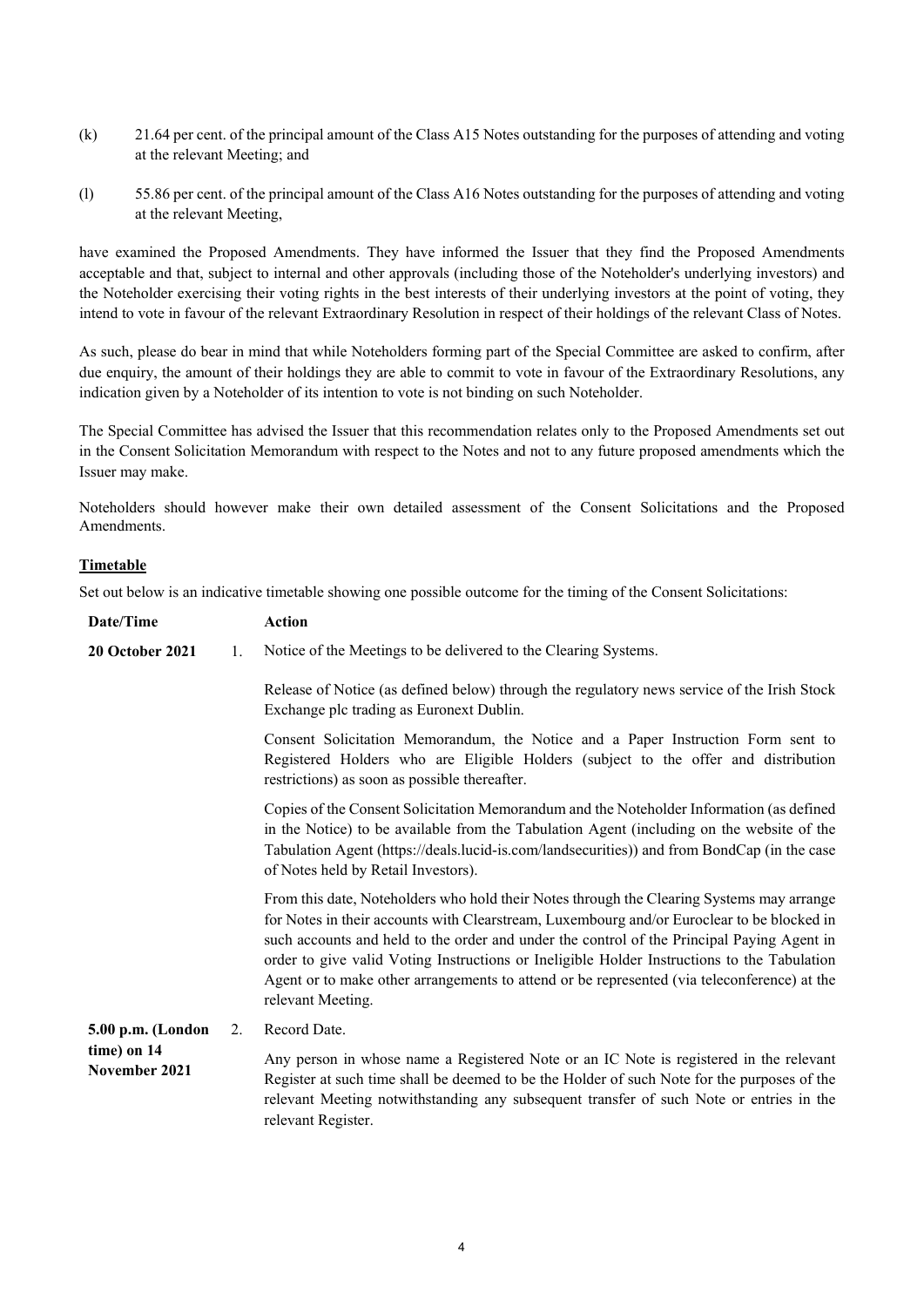| 4.00<br>By<br>p.m.<br>(London time) on                | 3. | <b>Expiration Deadline.</b> |                                                                                                                                                                                                                                                                                    |
|-------------------------------------------------------|----|-----------------------------|------------------------------------------------------------------------------------------------------------------------------------------------------------------------------------------------------------------------------------------------------------------------------------|
| 19 November 2021                                      |    |                             | Final deadline for receipt by:                                                                                                                                                                                                                                                     |
| (At least 48 hours<br>before the relevant<br>Meeting) |    | (i)                         | in respect of Notes held through the Clearing Systems, the Tabulation Agent of valid<br>Voting Instructions or Ineligible Holder Instructions, in accordance with the<br>procedures of Clearstream, Luxembourg and/or Euroclear, to be represented at the<br>relevant Meeting; and |
|                                                       |    | (ii)                        | in respect of Notes held in certificated form outside the Clearing Systems, Equiniti<br>of duly completed and signed Paper Instruction Forms specifying 'Option 1' or<br>'Option 2', and indicating whether the relevant Noteholder is an Ineligible Holder<br>or not.             |
|                                                       |    |                             | This will also be the deadline for making any other arrangements to attend or be represented<br>(via teleconference) at the relevant Meeting.                                                                                                                                      |
|                                                       |    |                             | Final time by which Noteholders have given notice to:                                                                                                                                                                                                                              |
|                                                       |    | (i)                         | in respect of Notes held through the Clearing Systems, the Tabulation Agent (via<br>the relevant Clearing Systems) of any intended revocation of, or amendment to,<br>Voting Instructions or Ineligible Holder Instructions previously given by them; and                          |
|                                                       |    | (ii)                        | in respect of Notes held in certificated form outside the Clearing Systems, Equiniti<br>of any intended revocation of, or amendment to, the Voting Instructions or Ineligible<br>Holder Instructions previously given by them.                                                     |
| From 10.00 a.m.                                       | 4. |                             | Noteholders' Meetings held via teleconference.                                                                                                                                                                                                                                     |
| (London time) on<br>24 November 2021                  |    |                             | The initial Meeting in respect of:                                                                                                                                                                                                                                                 |
|                                                       |    | (i)                         | the Class A4 Notes will commence at 10.00 a.m. (London time);                                                                                                                                                                                                                      |
|                                                       |    | (ii)                        | the Class A5 Notes will commence at 10.15 a.m. (London time) or after the<br>completion of the Class A4 Notes Meeting (whichever is later);                                                                                                                                        |
|                                                       |    | (iii)                       | the Class A6 Notes will commence at 10.30 a.m. (London time) or after the<br>completion of the Class A5 Notes Meeting (whichever is later);                                                                                                                                        |
|                                                       |    | (iv)                        | the Class A7 Notes will commence at 10.45 a.m. (London time) or after the<br>completion of the Class A6 Notes Meeting (whichever is later);                                                                                                                                        |
|                                                       |    | (v)                         | the Class A10 Notes will commence at 11.00 a.m. (London time) or after the<br>completion of the Class A7 Notes Meeting (whichever is later);                                                                                                                                       |
|                                                       |    | (vi)                        | the Class A11 Notes will commence at 11.15 a.m. (London time) or after the<br>completion of the Class A10 Notes Meeting (whichever is later);                                                                                                                                      |
|                                                       |    | (vii)                       | the Class A12 Notes will commence at 11.30 a.m. (London time) or after the<br>completion of the Class A11 Notes Meeting (whichever is later);                                                                                                                                      |
|                                                       |    | (viii)                      | the Class A13 Notes will commence at 11.45 a.m. (London time) or after the<br>completion of the Class A12 Notes Meeting (whichever is later);                                                                                                                                      |
|                                                       |    | (ix)                        | the Class A14 Notes will commence at 12.00 p.m. (London time) or after the<br>completion of the Class A13 Notes Meeting (whichever is later);                                                                                                                                      |
|                                                       |    | (x)                         | the Class A15 Notes will commence at 12.15 p.m. (London time) or after the<br>completion of the Class A14 Notes Meeting (whichever is later); and                                                                                                                                  |
|                                                       |    | $(x_i)$                     | the Class A16 Notes will commence at 12.30 p.m. (London time) or after the<br>completion of the Class A15 Notes Meeting (whichever is later).                                                                                                                                      |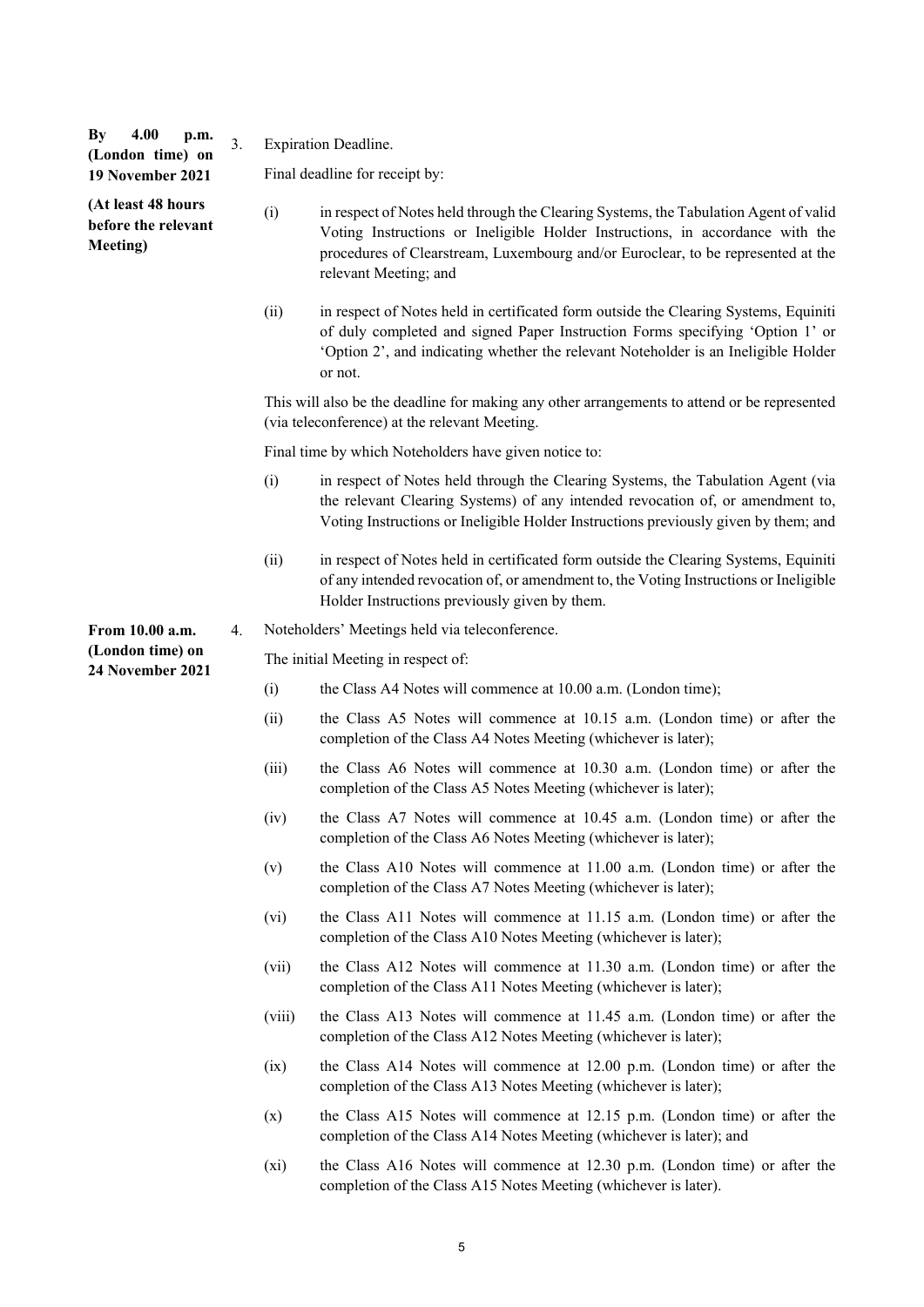| As soon as reasonably practicable<br>after the Meetings | 5. Announcement of the results of the Meetings and, if the relevant<br>Extraordinary Resolution is passed, satisfaction (or not) of the<br>Eligibility Condition.                                                                                                                                                                                                                                                                                                                                                                                                                                                                                                                                                                                                                                                                                                                                                                                                 |  |  |
|---------------------------------------------------------|-------------------------------------------------------------------------------------------------------------------------------------------------------------------------------------------------------------------------------------------------------------------------------------------------------------------------------------------------------------------------------------------------------------------------------------------------------------------------------------------------------------------------------------------------------------------------------------------------------------------------------------------------------------------------------------------------------------------------------------------------------------------------------------------------------------------------------------------------------------------------------------------------------------------------------------------------------------------|--|--|
|                                                         | Delivery of notice of such results to Euroclear and Clearstream,<br>Luxembourg for communication to their account holders and an<br>announcement released on the regulatory news service of the Irish<br>Stock Exchange plc trading as Euronext Dublin.                                                                                                                                                                                                                                                                                                                                                                                                                                                                                                                                                                                                                                                                                                           |  |  |
| As soon as reasonably practicable<br>after the Meetings | 6. Implementation Date.                                                                                                                                                                                                                                                                                                                                                                                                                                                                                                                                                                                                                                                                                                                                                                                                                                                                                                                                           |  |  |
|                                                         | In respect of each Class of Notes, if the relevant Extraordinary<br>Resolution is passed at the relevant initial Meeting and the<br>Eligibility Condition is satisfied, the Supplemental Trust Deed will<br>be executed and delivered by the Issuer and the Trustee and the<br>relevant Amended and Restated Final Terms will be executed by<br>the Issuer, and the modifications to the Conditions of such Class<br>described in the Consent Solicitation Memorandum will be<br>implemented with effect from the date (the "Implementation<br>Date") on which the Supplemental Trust Deed and relevant<br>Amended and Restated Final Terms are executed (currently<br>expected to be 25 November 2021, assuming that that relevant<br>Extraordinary Resolution is passed in accordance with the timetable<br>above, the related Eligibility Condition is satisfied and the initial<br>Meetings in respect of any other Class(es) of Notes are not<br>adjourned). |  |  |
|                                                         | In the event that the Extraordinary Resolution is passed and the<br>Eligibility Condition is satisfied in respect of a Class of Notes at the<br>relevant Meeting, but the Meeting in respect of another Class of<br>Notes is adjourned, implementation of the Proposed Amendments<br>in respect of such former Class of Notes may not occur until after                                                                                                                                                                                                                                                                                                                                                                                                                                                                                                                                                                                                           |  |  |

**If the relevant Extraordinary Resolution is passed at the relevant Meeting:**

*The above dates and times will depend, among other things, on timely receipt (and non-revocation) of instructions, the rights of the Issuer (where applicable) to extend, waive any condition (other than the Consent Conditions) of, amend and/or terminate, any Consent Solicitation (subject in each case to applicable law and the relevant Meeting Provisions and as provided in the Consent Solicitation Memorandum, and provided that no amendment may be made to the terms of the relevant Extraordinary Resolution) as described in the Consent Solicitation Memorandum, the passing of each Extraordinary Resolution at the initial Meeting for the relevant Class of Notes and the satisfaction of the Eligibility Condition. Accordingly, the actual timetable may differ significantly from the timetable above.*

held.

the adjourned Meeting in respect of such latter Class of Notes is

*Noteholders are advised to check with any Intermediary through which they hold their Notes when such intermediary would need to receive instructions from a Noteholder in order for such Noteholder to participate in, or to validly revoke their instruction to participate in, a Consent Solicitation by the deadlines specified above. The deadlines set by any such Intermediary and each Clearing System for the submission and revocation of Voting Instructions will be earlier than the relevant deadlines specified above.*

**If a quorum is not achieved at a Meeting or the quorum is achieved and the relevant Extraordinary Resolution is passed but the Eligibility Condition is not satisfied, such Meeting shall be adjourned until a date not less than 14 days nor more than 42 days later. The adjourned Meeting of Noteholders for that Class of Notes will be held at a date as will be notified to the Noteholders in the notice of the adjourned Meeting in accordance with the terms of the relevant Trust Deed, such notice to be given at least 10 days (exclusive of the day on which the notice is given and of the day**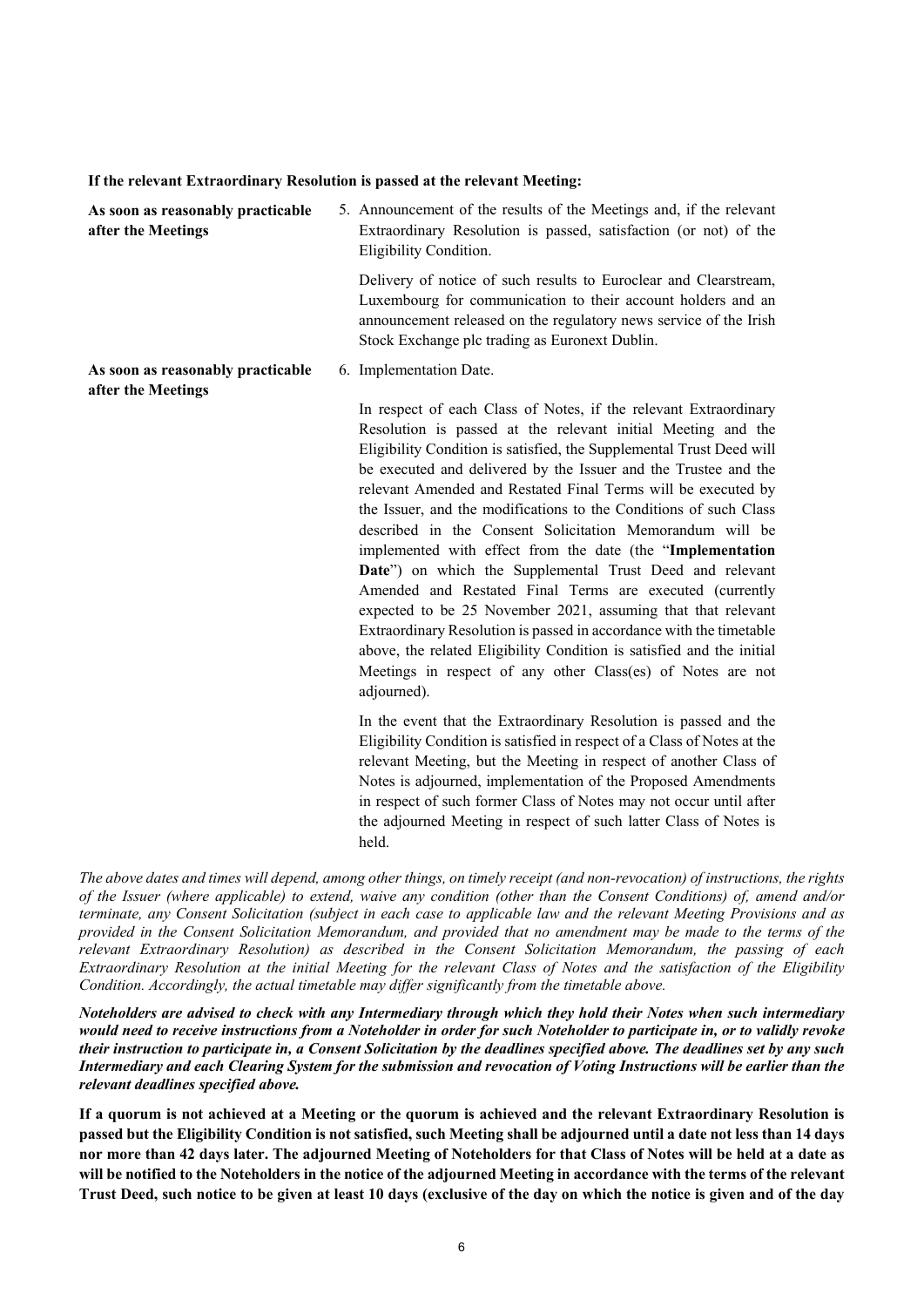**on which the relevant Meeting is to be resumed) prior to the proposed adjourned Meeting. Any such notice of an adjourned Meeting will specify the anticipated Implementation Date for the relevant Class of Notes.**

**No consent or participation fee will be payable in connection with the Consent Solicitations.** 

Further details on the Consent Solicitation can be obtained from:

### **SOLICITATION AGENT (***in respect of Notes held by Institutional Investors only***)**

# **Lloyds Bank Corporate Markets plc**

10 Gresham Street London EC2V 7AE United Kingdom

Attention: Liability Management Team, Commercial Banking Tel: +44 20 7158 1719 / 1726 Email: [liability.management@lloydsbanking.com](mailto:liability.management@lloydsbanking.com)

## **RETAIL INFORMATION AGENT (***in respect of Notes held by Retail Investors only***)**

### **Bondinvest Capital Limited**

52 Grosvenor Gardens London, SW1W 0AU United Kingdom

Tel: 020 7058 0080 / 0090 (if calling from within the UK) [1](#page-6-0) Email: land-sec@bondcap.co.uk

Requests for documentation and information in relation to the procedures for delivering Voting Instructions should be directed to:

### **TABULATION AGENT (***in respect of Notes held through the Clearing Systems***)**

**Lucid Issuer Services Limited** The Shard 32 London Bridge Street London SE1 9SG United Kingdom

Attention: Owen Morris / Harry Ringrose Telephone: +44 20 7704 0880 Email: landsecurities@lucid-is.com Website: https://deals.lucid-is.com/landsecurities

### **EQUINITI**

**(***in respect of the Class A5 Notes, Class A6 Notes and Class A7 Notes in registered form represented by individual note certificates only***)**

> **Equiniti Limited** Aspect House Spencer Road Lancing

<span id="page-6-0"></span><sup>&</sup>lt;sup>1</sup> Lines are open from 9.00 a.m. to 5.00 p.m. (London time) Monday to Friday (excluding public holidays in England and Wales). Calls from within the UK *are charged at the standard geographic rate and will vary by provider. If calling from outside the UK, please call +44 20 7058 0080. Calls from outside the UK will be charged at the applicable international rate. Please note that calls may be monitored for security and training purposes. The helpline cannot provide advice on the merits of the Consent Solicitations nor give any financial, legal or tax advice.*